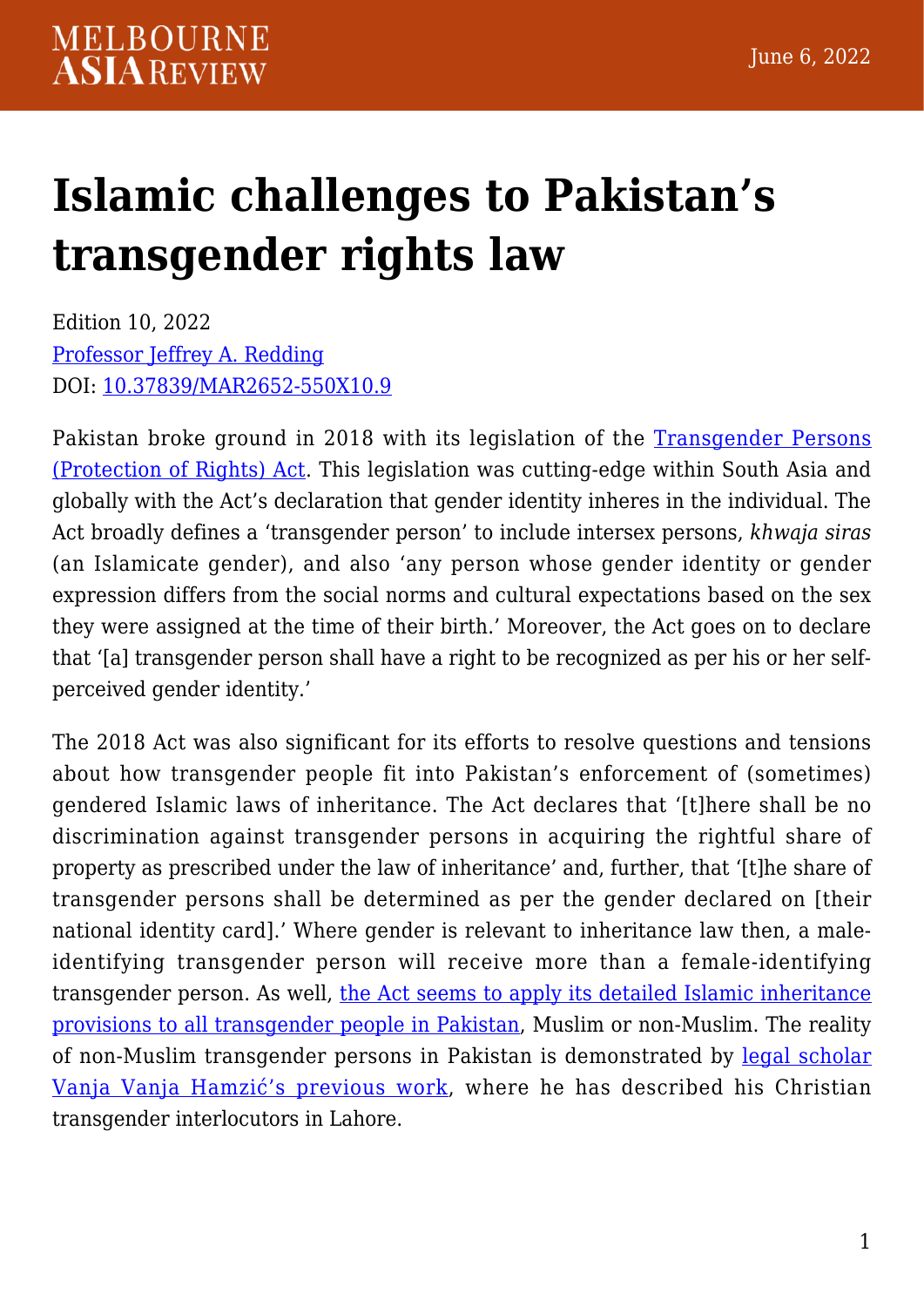With these Islamic inheritance provisions, the relevance of the 2018 Act to Pakistan's longstanding Islamic politics was cemented. Unsurprisingly, litigation has recently been launched in the Lahore High Court and the Federal Shariat Court (FSC) in Islamabad either implicating or directly challenging the Islamic credentials of the 2018 Act. However, the litigation has not centered around an argument that the Act fails to implement Islamic inheritance properly, but rather that it seemingly encourages homosexuality and same-sex marriage—allegedly forbidden under Islamic law.

The issue of same-sex marriage emerged in *Syed Amjad Hussain Shah v. Ali Akash alias Asima Bibi and five others* (W.P. No. 1421 of 2020), a case decided by the Rawalpindi bench of the Lahore High Court on 14 September 2020. This case involved a petition brought by an aggrieved father attempting to halt the relationship his adolescent daughter had formed with an older school teacher (who also happened to live with the family at one point in time). The father's claim was brought using section 491 of the [Pakistan Code of Criminal Procedure.](http://pakistancode.gov.pk/english/UY2FqaJw1-apaUY2Fqa-apea-sg-jjjjjjjjjjjjj) Section 491 reads, in part: 'Any High Court may, whenever it thinks fit, direct . . . that a person illegally or improperly detained in public or private custody within such limits be set at liberty.'

According to the father, the school teacher had changed their name and official gender from female to male, presumably using the provisions of the Transgender Persons (Protection of Rights) Act of 2018. With this legal change, the older (male) teacher was able to enter into an officially heterosexual marital union with the father's young daughter. In his petition to the Lahore High Court, the father further narrated a series of events where he, the petitioner:

*'having knowledge about the above said illicit relation of [the teacher] with detenue [detained] daughter . . . immediately removed the detenue daughter from above mentioned [learning] institution but even then [the teacher] secretly connected with detenue daughter and subsequently [the teacher] changed her name from Asma BiBi to Ali Aakash, just for playing fraud with courts of law as well as illegal act and*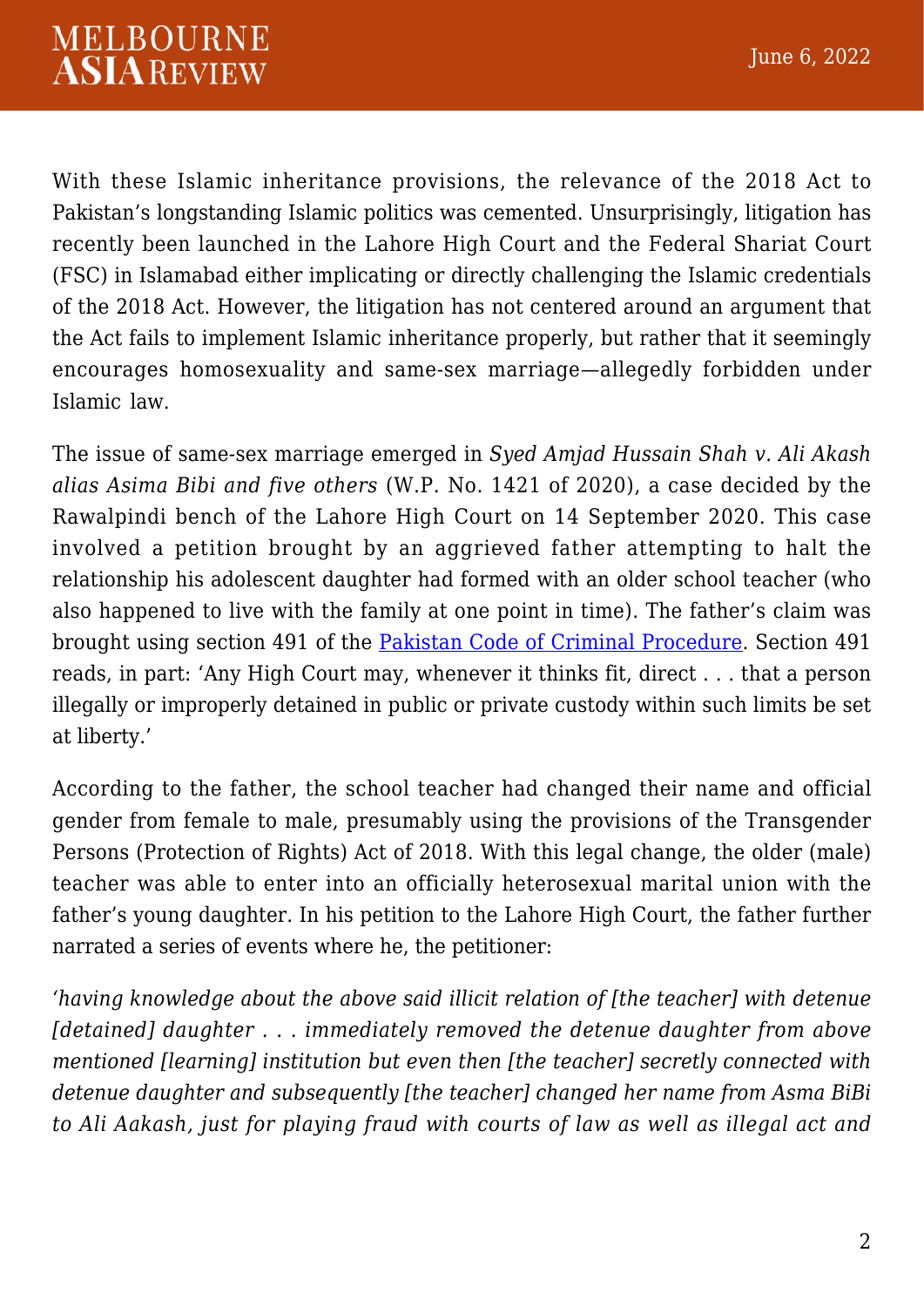*design for in continuation of above said illegal relation with detenue daughter and after changing of named, [the teacher] managed a nikah nama with detenue daughter. . . . [E]ven in Sharia/Islam a marriage within same sex/gender is not only prohibited but also define [sic] as adultery as well as Gunah [sin]'.[\[1\]](#page-5-0)*

<span id="page-2-0"></span>With such a statement, the father clearly raised the stakes for the Lahore High Court, daring it to condone a marriage that would have been a same-sex marriage but for the 2018 Act and its legal recognition of Ali Akash's male gender selfidentification.

Ultimately, the Lahore High Court avoided delving into the Islamic view on same-sex marriage. The case was resolved by the Court on relatively narrow grounds due to an intervening (and convenient) divorce between the daughter and teacher and the Court's reading of judicial precedent to mandate that the daughter's freedom of movement and residence be respected—and, specifically, that her father (and brother) should not try to restrain her. That being said, a perusal of judicial records related to this case shows that a gender-determination medical inspection of the teacher was at one point ordered by the Lahore High Court in the process of adjudicating this matter. Further, the final order of the Lahore High Court appeared to both sidestep and revive the issue of the teacher's gender, ordering:

*the National Database & Registration Authority (NADRA) [to] pass a fresh order regarding the change of entry in the column relating to gender made in the [national identity card] relating to Ali Akash alias Asima Bibi . . . in accordance with the law . . . including the provisions of the Transgender Persons (Protection of Rights) Act,2018) [sic] and after providing fair opportunity of hearing to all the parties concerned.[\[2\]](#page-6-0)*

<span id="page-2-1"></span>The prospect that 'all the parties concerned' should be heard here is both confusing and alarming, however, since the 2018 Act contemplates that there is only one concerned party with regards a person's gender identity—namely, the individual who is contemplating their own gender identity.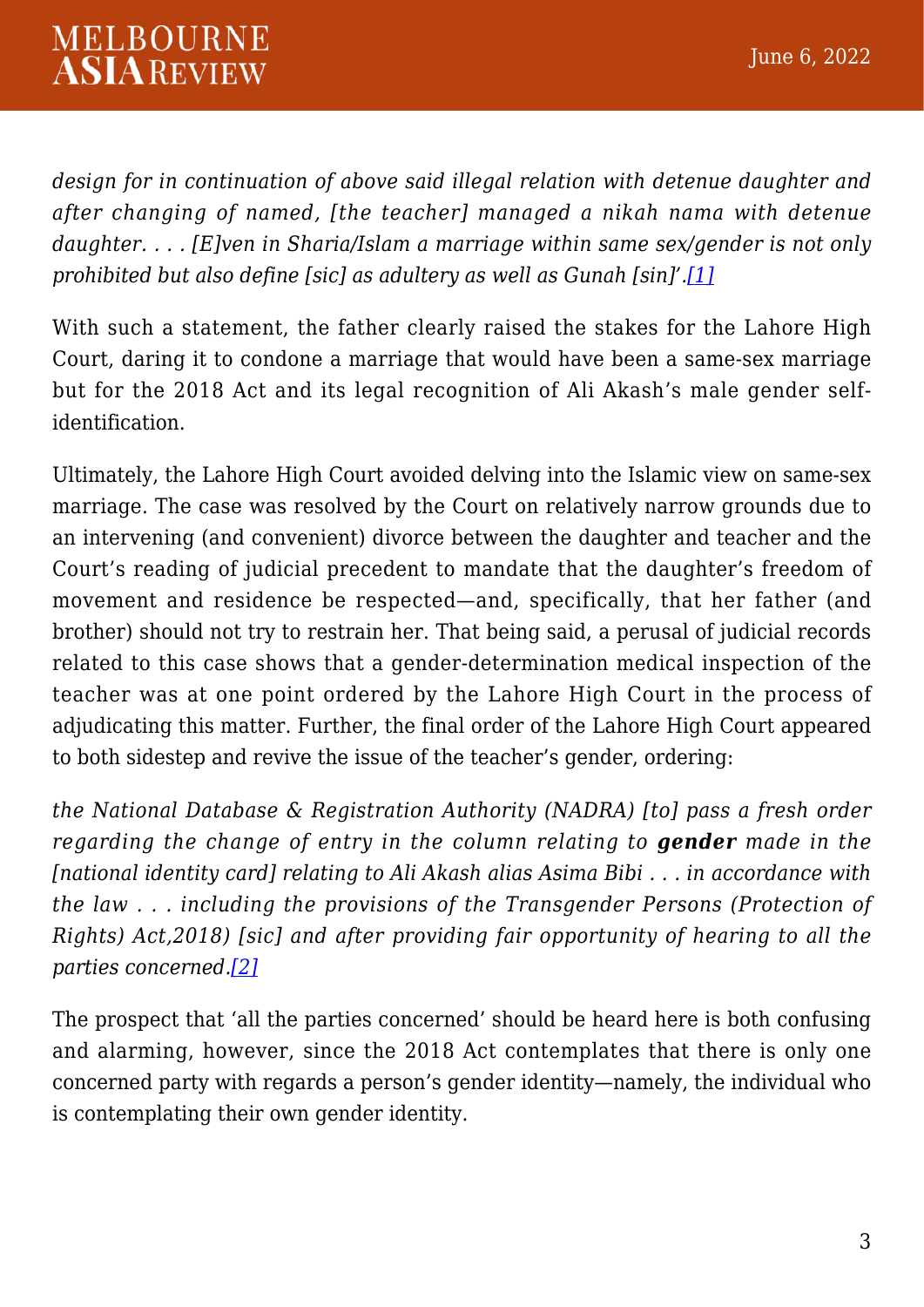The contention that the 2018 Act might condone homosexuality within Pakistan has also been central to ongoing litigation at the FSC. The FSC was established in 1980 during the 11-year reign of U.S.-supported dictator, General Zia ul Haq. The [court's](http://www.pakistani.org/pakistan/constitution/part7.ch3A.html) [jurisdiction is outlined in Article 203D of the Constitution of Pakistan](http://www.pakistani.org/pakistan/constitution/part7.ch3A.html) and includes the power 'either of its own motion or on the petition of a citizen of Pakistan or the Federal Government or a Provincial Government [to] examine and decide the question whether or not any law or provision of law is repugnant to the injunctions of Islam, as laid down in the Holy Quran and Sunnah of the Holy Prophet, hereinafter referred to as the Injunctions of Islam.' The FSC's determinations can be appealed to a special bench of the Supreme Court of Pakistan, called the Shariat Appellate Bench.

In this instance, the FSC was petitioned by multiple persons aggrieved with the 2018 Act. I have been able to collect two of the relevant petitions, one initiated by a Hammad Hussain from Islamabad, and another initiated by a Muhammad Irfan Khan from Wah Cantonment. Other information I have been able to collect indicates that a Muhammad bin Sajid has been yet another petitioner.

The two petitions to the FSC that I have collected are very similar—both, in fact, prominently misspell the name of the court as the 'Federal Shariyat Court'—and for brevity I will focus on the Hammad Hussain petition here. This petition opens with a bracing claim that the 2018 Act:

*is providing legal recognition of gays and lesbians rights in the name of transgender rights and [Pakistan's] legislature intentionally or unintentionally committed serious blunders wherein:*

*i. The definition of transgender person is not limited to real transgenders but also includes gays and lesbians.*

*ii. The requirement of a medical board authorization for recognition of a transgender person is absent.*

*iii. Every citizen of the country has been given the right to be recognised as*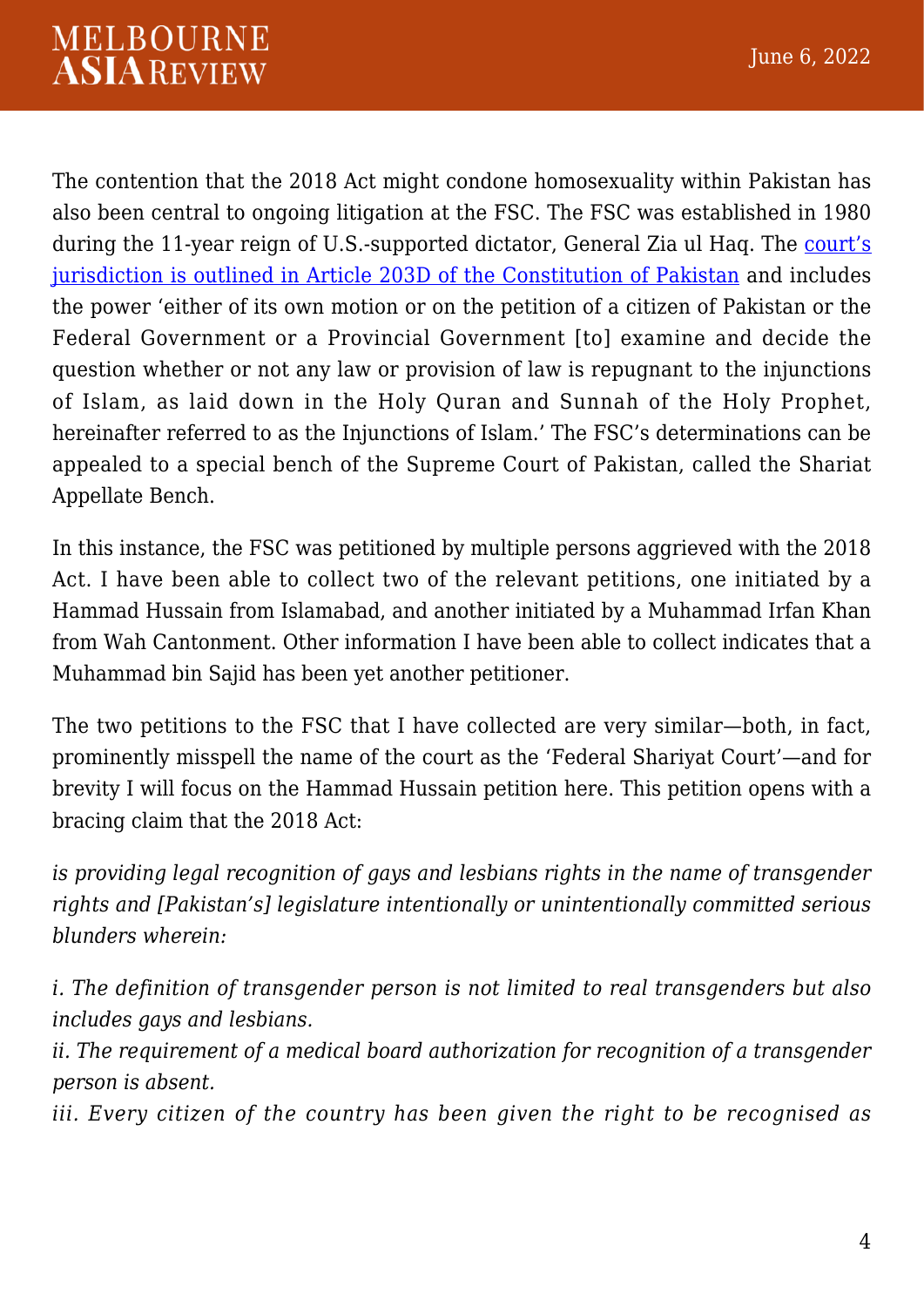## *transgender.*

This last claim—that the 2018 Act is un-Islamic because it grants every Pakistani citizen the right to claim transgender identity—is especially interesting not only in its particularity and peculiarity but also because it echoes a claim made in a [2020](https://www.scienceopen.com/hosted-document?doi=10.13169/polipers.17.1.0007) [article entitled 'Transgender Law in Pakistan: Some Key Issues'](https://www.scienceopen.com/hosted-document?doi=10.13169/polipers.17.1.0007) and published by a Pakistani journal, *[Policy Perspectives](https://www.ips.org.pk/policy-perspectives/)*. The lead author of this article, Syed Nadeem Farhat, is a senior researcher at the Institute of Policy Studies (in Islamabad) which also publishes *Policy Perspectives*. The Institute of Policy Studies was founded by a well-known Pakistani senator, [Dr. Khurshid Ahmad,](https://www.google.com.au/books/edition/The_Oxford_Dictionary_of_Islam/) who has also been a senior leader in Pakistan's well-known Islamist political party, the Jamaat-e-Islami. In their 2020 article, Nadeem Farhat and his three co-authors characterise the 2018 Act's definition of 'transgender person' as:

*'allow[ing] any and every person to be a transgender. . . . [I]t grants the right to selfperceived gender unconditionally. The definition of transgender person and [other portions of] the Act read together would mean that any person may at any time pronounce change in gender without any physical or mental condition requiring it and put the whole body of law as well as the social construct to arbitrariness.*

This fear of legal and social chaos—and, moreover, an international gay and lesbian agenda using transgender rights as a Trojan horse to enter and disturb Pakistani society—saturates this article. Write the authors:

*[T]he [2018 Act] has been conceived in the context of the lesbian, gay, bisexual, transgender and queer (LGBTQ) campaign and has totally ignored the constitutional framework for legislation on the basis of a controversial interpretation of international law. The Act is therefore alien to Pakistani society and is likely to disrupt its social structure. . . . Th[is] paper argues that the slogan of the human rights of gender-variant persons has been manipulated to introduce a fundamental change in Pakistani society.*

As harsh as that assessment is of the Act, it pales in comparison to the accusation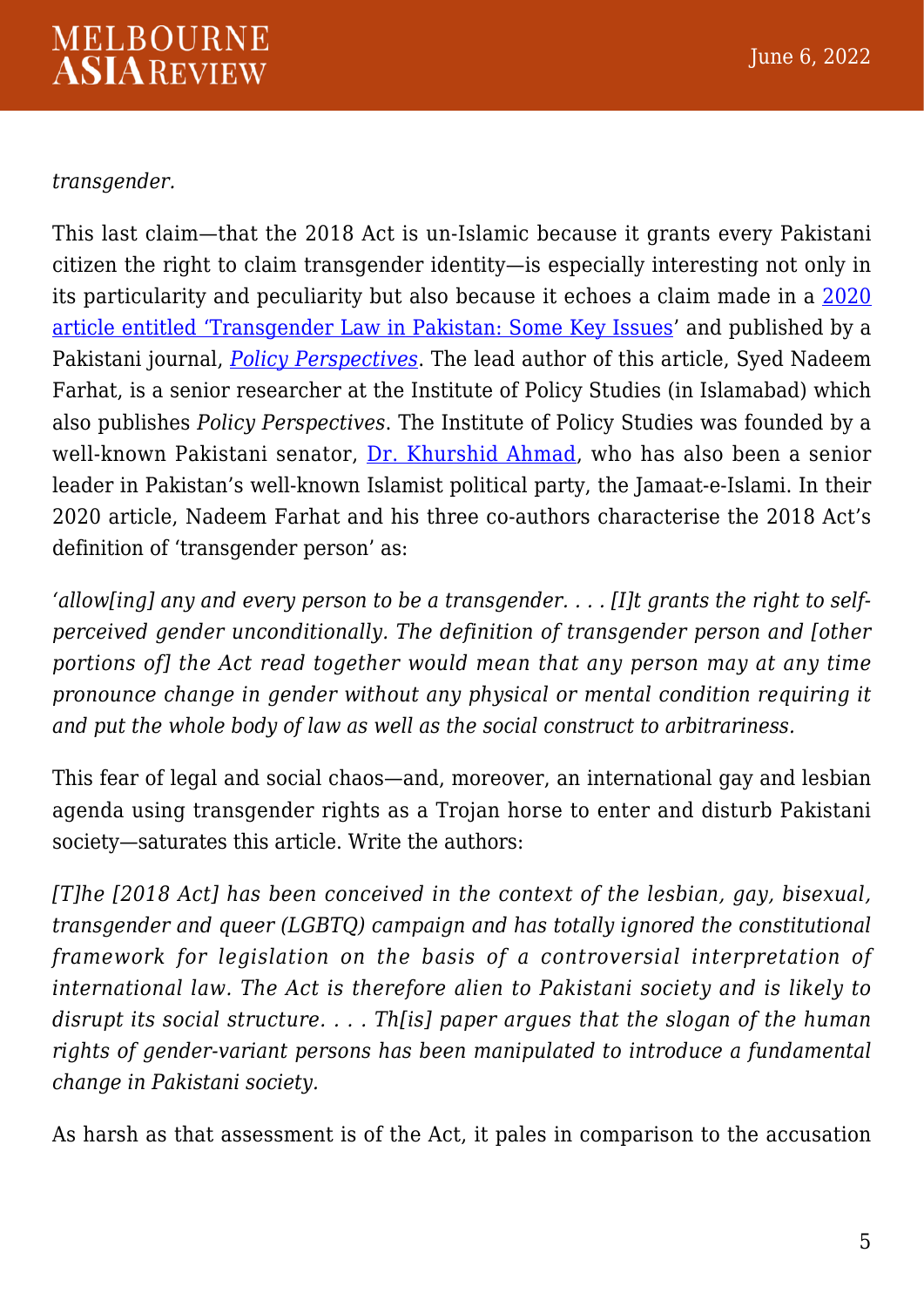contained in the opening paragraphs of the FSC petition brought by Hammad Hussain. Describing the consequences of leaving undisturbed the 2018 Act, the petitioner writes: '[I]f the same blunder[ing] is carried on, this will open gates to a flood of immorality and haram practices in the Islamic society, which will ultimately give a shoulder to the International Satanic Agenda of lesbians and gays being promoted in the western world.'

However, the (alleged) existence of a Western conspiracy does not provide the FSC sufficient legal reason to overturn or modify a law. As described above, there must be an 'Injunction of Islam' that can be invoked by the court and not just ['personal](https://www.dawn.com/news/1678169) [fears and apprehensions,' a point stressed by well-known transgender advocate](https://www.dawn.com/news/1678169) [Aisha Mughal through her attorney Asad Jamal.](https://www.dawn.com/news/1678169) To be sure, Hammad Hussain invokes a Qur'anic verse (4:119) and *ahadith* too. However, these invocations occur alongside allegations about satanic conspiracies [mimicking the worst of the rhetoric](https://www.hrw.org/report/2004/02/29/time-torture/assault-justice-egypts-crackdown-homosexual-conduct) [that came out of former Egyptian dictator Hosni Mubarak's regime](https://www.hrw.org/report/2004/02/29/time-torture/assault-justice-egypts-crackdown-homosexual-conduct) when it perversely hunted down gay men in the streets of Cairo in the opening years of this century.

Curious too is this petition's seeming advocacy for Pakistan's Islamic republic to follow the approach of [officially secular India, whose 2019 Transgender Persons](https://www.indiacode.nic.in/handle/123456789/13091?sam_handle=123456789/1362) [\(Protection of Rights\) Act](https://www.indiacode.nic.in/handle/123456789/13091?sam_handle=123456789/1362) contemplates district magistrates medically assessing transgender persons who have undergone surgery in order to determine if these persons have adequately transitioned and hence 'deserve' either a male or female identification document.

<span id="page-5-0"></span>There are many paths that the FSC could take here, including simply ignoring such a hastily drafted petition that would clearly benefit from more research, fact-checking, and contemplation of its true goals. Admonishing petitioners to develop careful and thoughtful petitions would benefit the FSC as it enters its fifth decade of existence. If the FSC takes up this petition, one hopes that it will exhibit not only care and thoughtfulness, but compassion for and celebration of the diversity that Pakistan encompasses.